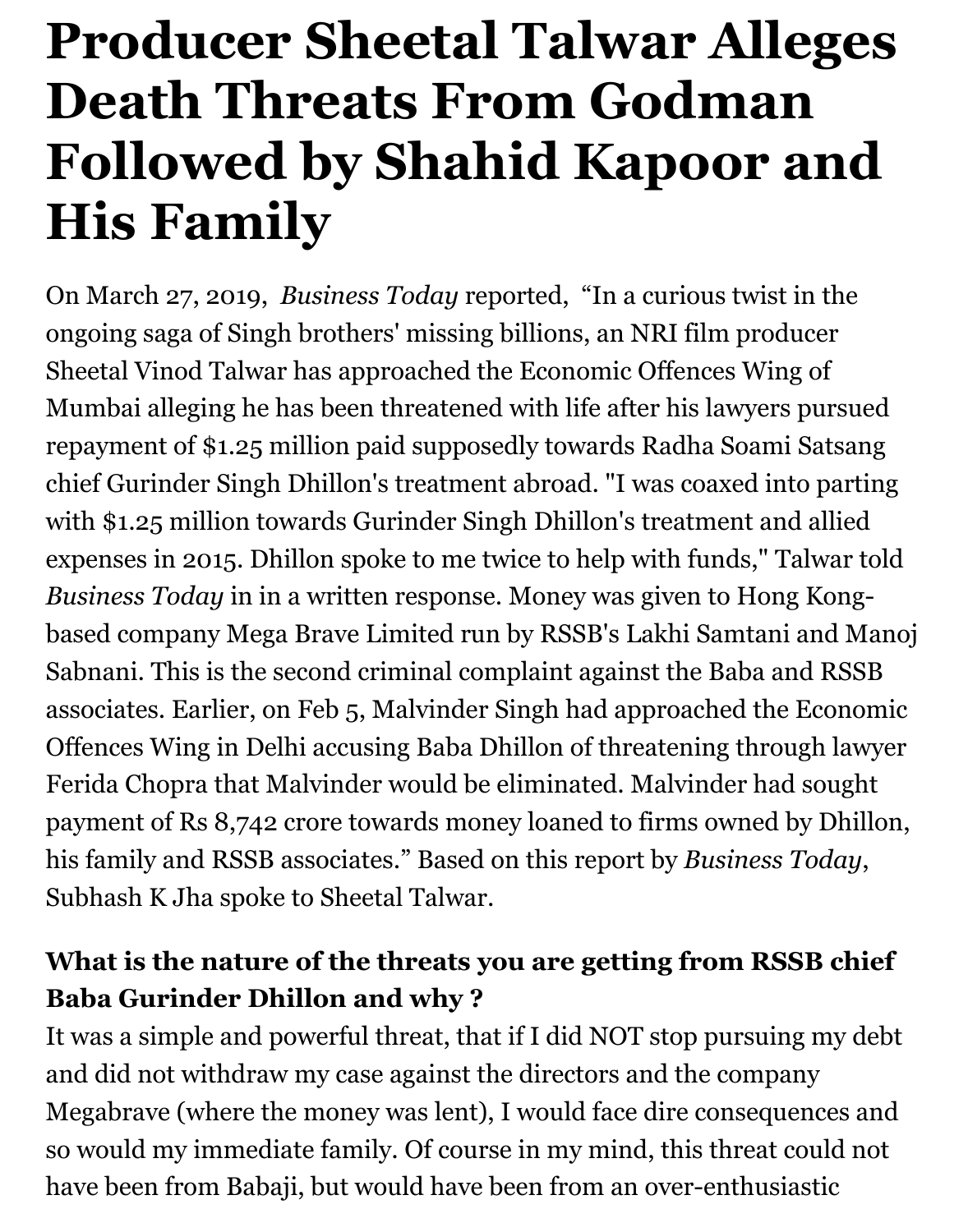member of his inner circle - which is why I documented it down on e-mail to his team and marked even his assistant. To my surprise, no one even attempted to get to the bottom of it, specifically as the call was from a landline in their satsang office, which would obviously have CCTV cameras.

# **How did your business association with him begin and why did you agree to such an arrangement ?**

Let's be clear on this. I had no business association with either the satsang or Babaji directly prior to this lending. Of course, I had a business dealing with Religare where Babaji's family were prominent shareholders, and as is now in public domain, the guiding mentor. My association with Babaji began when he asked Pankajji (Pankaj Kapoor, the actor) to invite us to Beas as he was impressed and moved by *Dharm*. As Religare was expanding in the financial sector, he suggested that the film fund I was putting together, could be partnered with by Religare and that is where the association began and got stronger. That extended into a personal, emotional and continued association with Babaji and his inner circle.

# **You keep speaking of inner circle. It is pretty much well known that Shahid Kapoor and Pankaj Kapur are ardent followers and part of his circle. Are you insinuating that they are also responsible for this situation ?**

Let me be categorically clear. Except for the fact that Pankaji was the catalyst to introduce me to Babaji, there is NO role he or Shahid played in this episode. None of them are at all responsible for any of this. Ever since 2009, it was an independent relationship that I shared with Babaji and the Religare team. Babaji's son Gary, sat on the film fund board. And Pankaji and Shahid's spiritual beliefs and their relationship has nothing to do with this situation. My respect for Pankajji as a human and as an artist is immense and he has never done anything to ever erode that. So my request is not to drag them into this at all.

#### **Dhillon has Lakhs of followers including actors Pankaj Kapoor**